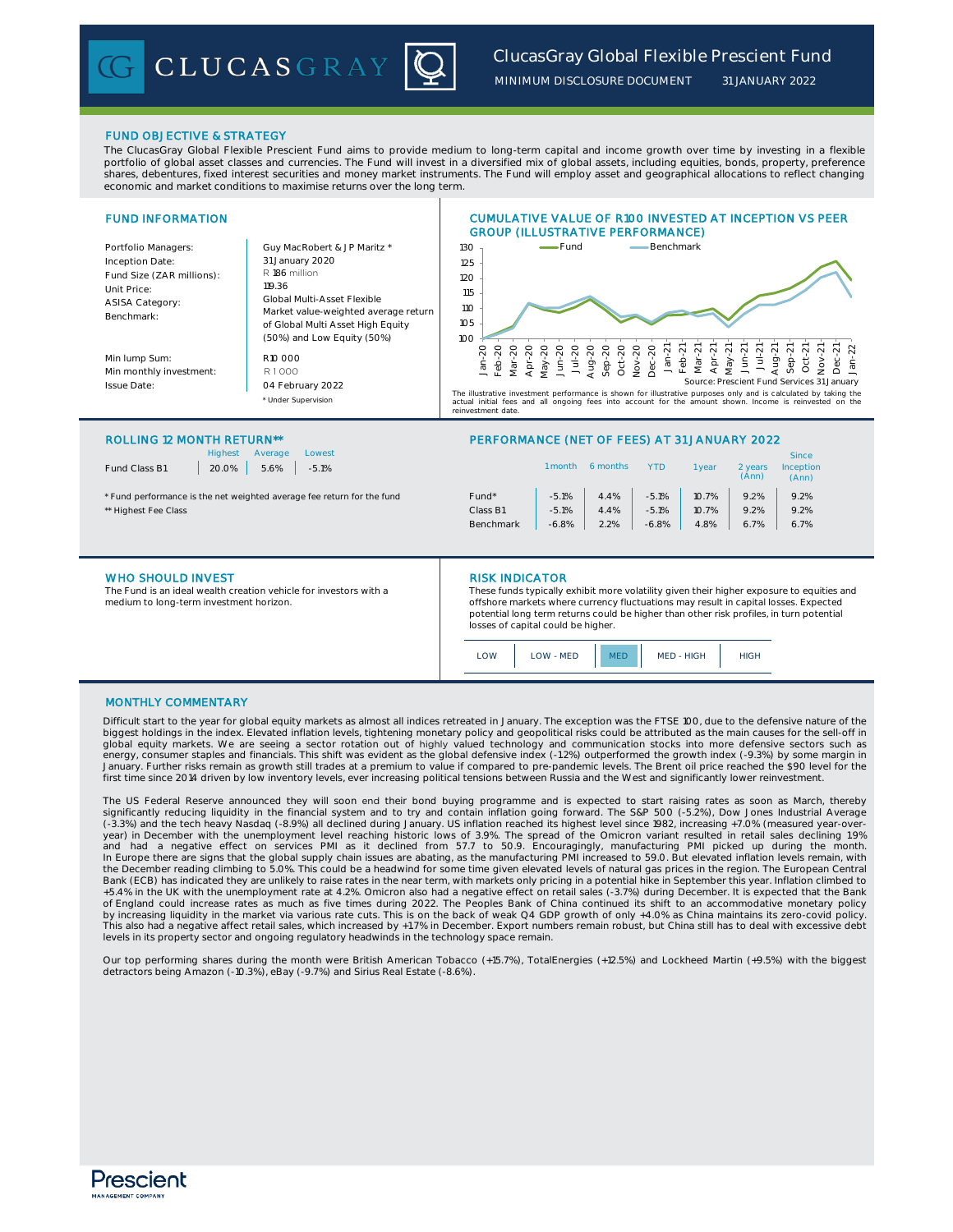CLUCASGRAY



# **FEE STRUCTURE**

| Income Cash<br>ELIND ACCET ALLOCATIONIC |                                      |
|-----------------------------------------|--------------------------------------|
| Foreign F-Local                         |                                      |
|                                         |                                      |
| 2.2%<br>Qualcomm                        | 2.0%                                 |
| Citigroup                               | 2.0%                                 |
| Nestle                                  | 2.0%                                 |
| Euronext                                | 2.0%                                 |
|                                         | 2.2%                                 |
|                                         | 2.8%<br>Visa<br>2.7%<br>2.6%<br>2.3% |

# **DISTRIBUTIONS**

Distribution Frequency **Annually** Annually Distribution Date<br>Last Distribution

01 April

| TOP 10 HOLDINGS |  |  |
|-----------------|--|--|
|                 |  |  |
|                 |  |  |

| Total           | 2.8% |
|-----------------|------|
| JnJ             | 2.7% |
| Brit Am Tobacco | 2.6% |
| Meta Platforms  | 2.3% |
| Alphabet        | 2.2% |

# FUND ASSET ALLOCATIONS

| <b>Asset Class</b> | %     |
|--------------------|-------|
| Foreign Equity     | 641%  |
| Foreign Cash       | 13.2% |
| Foreign F-Income   | 15.1% |
| Local Cash         | 3.9%  |
| Foreign Property   | 3.8%  |